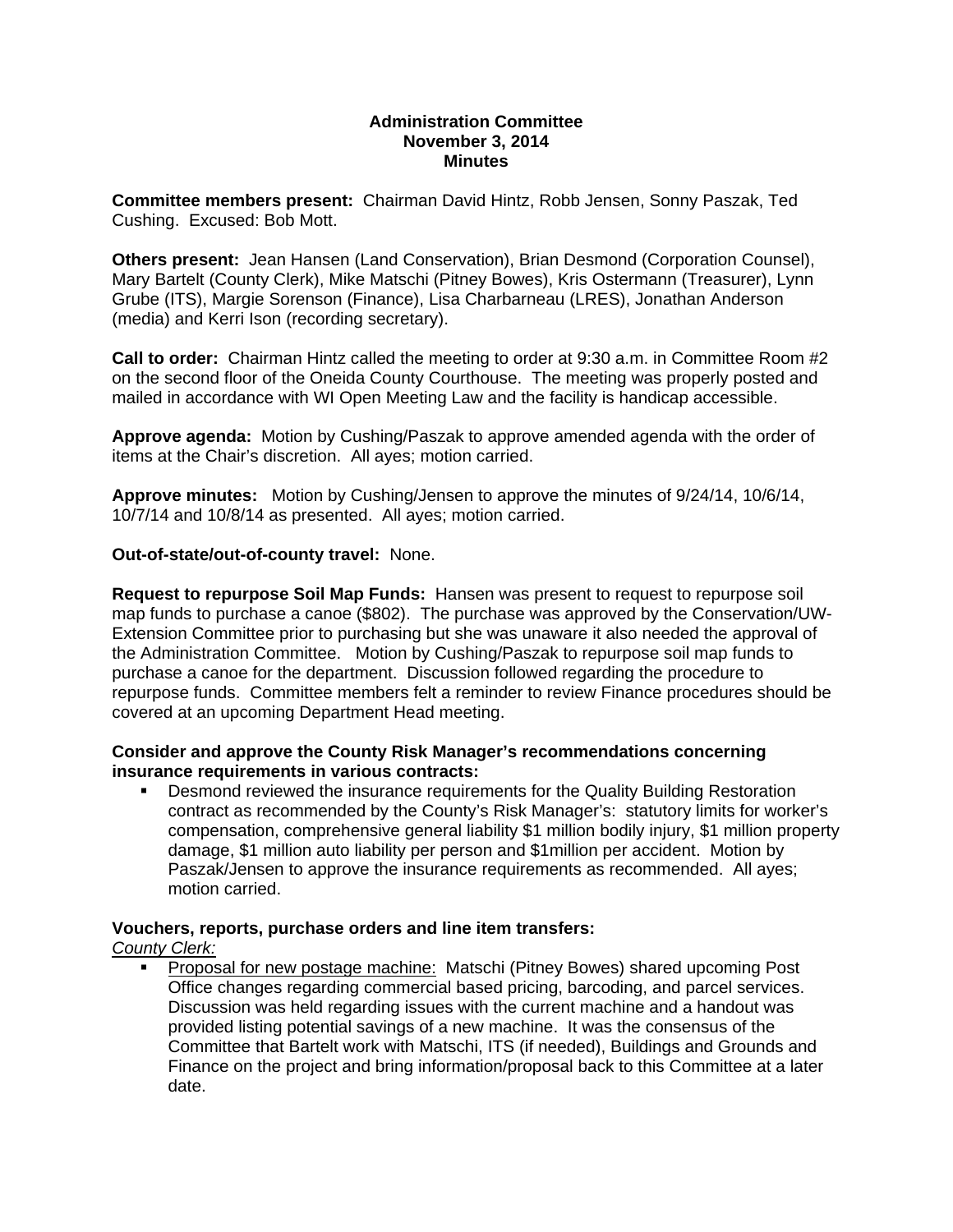Administration Committee Minutes November 3, 2014 Page 2 of 3

> Motion by Hintz/Cushing to pay the bills as presented by the County Clerk. All ayes; motion carried.

## *Treasurer:*

- Motion by Cushing/Paszak to approve the Treasurer's vouchers as presented. All ayes; motion carried.
- **Motion by Paszak/Jensen to accept the statement of cash for the period ending 9/30/14.** All ayes; motion carried.
- **SALA** Ostermann reviewed the Treasurer's long-range plan and highlighted changes. Discussion followed regarding measurable goals. Motion by Jensen/Paszak to accept the 2014-2015 departmental long-range action plan for the Treasurer. All ayes; motion carried.

*ITS:*

- Grube presented information regarding different devices (laptop, surface, I-pad/tablets) for County Board supervisors. Discussion followed regarding Internet access, software licensing, Citrix application and training. Tim Brown, UWEX, has offered to provide training for the supervisors. Discussion was held regarding I-pad user policies and Grube shared the policy used in Chippewa County. Lengthy discussion followed. Grube will provide a list of different choices in equipment, software, Internet access, applications and costs to the Committee at a future meeting.
- Motion by Cushing/Jensen to approve the ITS bills as presented. All ayes; motion carried.

## *Finance:*

- Motion by Jensen/Cushing to approve the Finance bills as presented. All ayes; motion carried.
- Motion by Cushing/Paszak to approve line item transfers for Land Conservation, Social Services, Sheriff's Department and Department on Aging as presented. All ayes; motion carried.
- **Motion by Cushing/Hintz to receive the general investment summary for the period** ending 9/30/14 as presented. All ayes; motion carried.
- Motion by Hintz/Paszak to approve the resolution for line item transfers as presented and include on the consent agenda. All ayes; motion carried.

**2015 budget:** Sorenson provided sample packet which will be provided to the County Board for the annual budget meeting for review. Discussion followed. A handout regarding the allocation of contingency fund for wages and fringe benefits and was discussed in detail. Discussion followed.

- Motion by Hintz/Paszak to approve the wage/salary/health insurance changes proposed by the LRES Committee, thereby reducing the tax levy by \$175,000, and forward to the full County Board for their consideration. All ayes; motion carried.
- Motion by Cushing/Paszak to reduce the amount of general fund applied by \$110,000 leaving a tax levy reduction of \$65,000. All ayes; motion carried.
- Motion by Jensen/Cushing to apply the remaining balance of the Land Conservation soil map fund (\$2,420) to the general fund. All ayes; motion carried.

**Safety Program procedures:** Hintz discussed the County's safety program and the recent accident. He discussed notification procedures, including safety statistics in departmental annual reports, review of procedures, etc. Hintz will work with Charbarneau regarding the safety program and issues to discuss at an upcoming Department Head meeting.